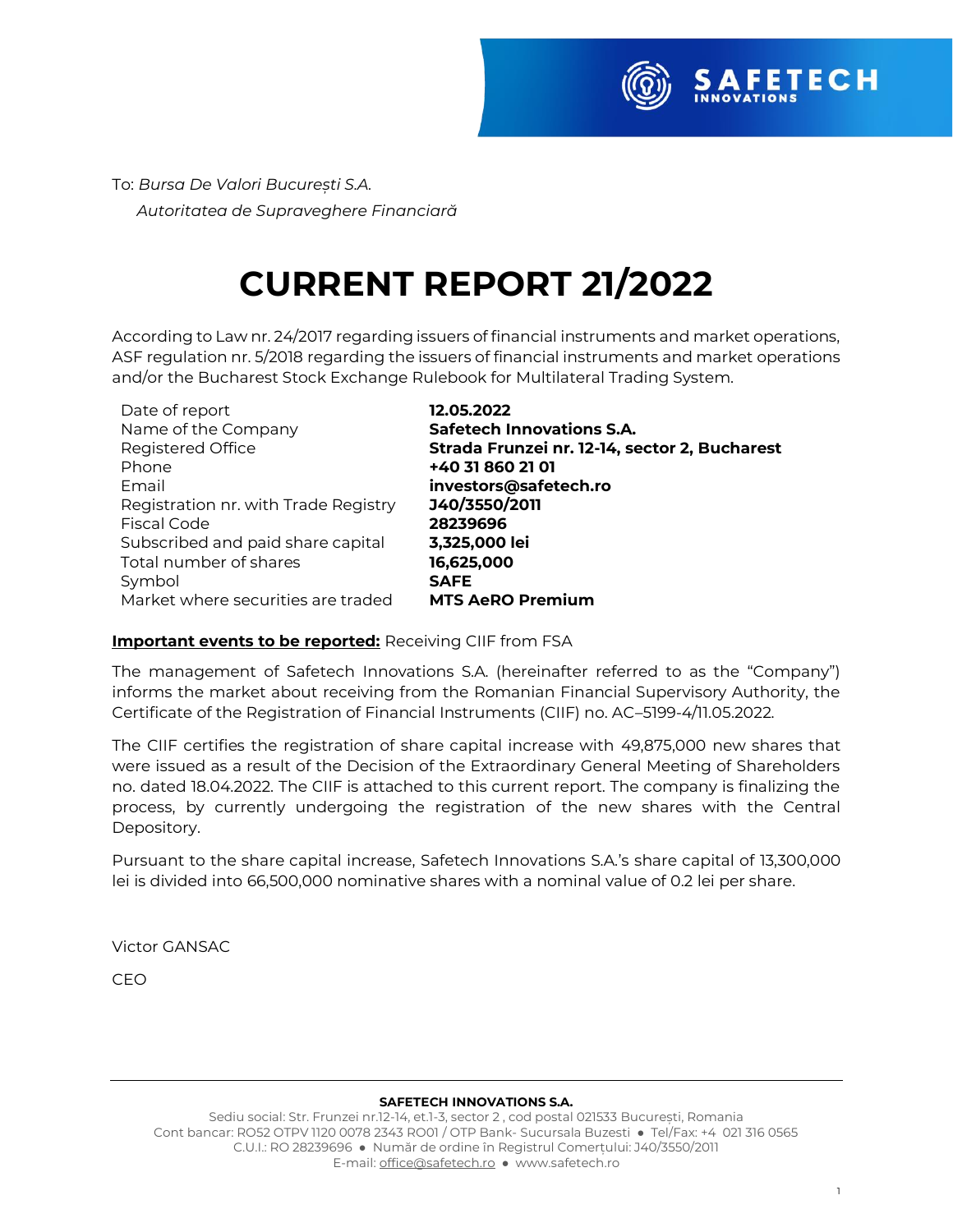# C E R T I F I C A T<br>DE ÎNREGISTRARE A INSTRUMENTELOR **FINANCIARE**

Prin prezentul se certifică înregistrarea următoarelor instrumente financiare:

### ACTIUNI

| Tip:    | <b>Comune Nominative</b>                          |                  |                                   |                                                                                                                                         |                                                                                                                                                                                                                                                                                                                                                                                                                                      |
|---------|---------------------------------------------------|------------------|-----------------------------------|-----------------------------------------------------------------------------------------------------------------------------------------|--------------------------------------------------------------------------------------------------------------------------------------------------------------------------------------------------------------------------------------------------------------------------------------------------------------------------------------------------------------------------------------------------------------------------------------|
| Clasa:  |                                                   |                  |                                   | Data inregistrārii: 04.01.2021                                                                                                          |                                                                                                                                                                                                                                                                                                                                                                                                                                      |
|         | Valoarea nominală:                                |                  | 0,20 Lei                          | Poziția în registrul ASF: 5463                                                                                                          |                                                                                                                                                                                                                                                                                                                                                                                                                                      |
|         | Numar total:                                      | 66,500,000       |                                   | Codul ASF al actiunilor:                                                                                                                | 54639                                                                                                                                                                                                                                                                                                                                                                                                                                |
|         | <i>inregistrarea</i>                              | Data             | Număr de acțiuni                  |                                                                                                                                         | Valoarea emisiunii                                                                                                                                                                                                                                                                                                                                                                                                                   |
|         | 1                                                 | 04.01.2021       |                                   | 3.125.000                                                                                                                               | 625.000,00 Lei                                                                                                                                                                                                                                                                                                                                                                                                                       |
|         | $\overline{2}$                                    | 05.05.2021       |                                   | 12.500.000                                                                                                                              | 2.500.000,00 Lei                                                                                                                                                                                                                                                                                                                                                                                                                     |
|         | 3                                                 | 07.02.2022       |                                   | 1.000.000                                                                                                                               | 200.000,00 Lei                                                                                                                                                                                                                                                                                                                                                                                                                       |
|         | Caracteristici conform:                           | de ONRC          |                                   |                                                                                                                                         | Certificatului constatator nr. 381416/29.04.2022 emis                                                                                                                                                                                                                                                                                                                                                                                |
|         | Societatea:                                       |                  |                                   | <b>SAFETECH INNOVATIONS S.A. BUCURESTI</b>                                                                                              |                                                                                                                                                                                                                                                                                                                                                                                                                                      |
|         | Capitalul social subscris;                        |                  |                                   | 13.300.000,00 Lei                                                                                                                       |                                                                                                                                                                                                                                                                                                                                                                                                                                      |
|         | Capitalul social vărsat:                          |                  |                                   | 13.300.000,00 Lei                                                                                                                       |                                                                                                                                                                                                                                                                                                                                                                                                                                      |
|         | Cod unic de inregistrare emitent:                 |                  |                                   | 28239696                                                                                                                                |                                                                                                                                                                                                                                                                                                                                                                                                                                      |
|         | Nr. de ordine în registrul comerțului:            |                  |                                   | J40/3550/24.03.2011                                                                                                                     |                                                                                                                                                                                                                                                                                                                                                                                                                                      |
|         | Cod ASF emitent:                                  | 177771           |                                   |                                                                                                                                         |                                                                                                                                                                                                                                                                                                                                                                                                                                      |
|         | Localitatea:                                      | <b>BUCURESTI</b> |                                   |                                                                                                                                         |                                                                                                                                                                                                                                                                                                                                                                                                                                      |
| Strada: | Frunzei                                           |                  |                                   |                                                                                                                                         |                                                                                                                                                                                                                                                                                                                                                                                                                                      |
|         | Județul:<br><b>BUCURESTI</b>                      |                  |                                   |                                                                                                                                         |                                                                                                                                                                                                                                                                                                                                                                                                                                      |
|         | actiunile societatii si de înregistrare la A.S.F. |                  |                                   |                                                                                                                                         | Emiterea de catre A.S.F. a prezentului certificat de inregistrare nu reprezinta certificarea legalitatii modului în care au fost efectuate<br>modificarile de capital si nici aprobarea eventualelor cesiuni facute cu incalcarea prevederilor legale si raportate la A.S.F. dupa ce au<br>fost inregistrate la Oficiul Registrului Comertului, nerespectându-se obligatiile legale de raportare la piata pe care se tranzactioneaza |
|         |                                                   |                  |                                   | în legalizarea modificarilor de capital, care sunt raspunzatori în fata legii pentru eventualele ilegalitati ce ar putea fi constatate. | Intreaga raspundere legala revine emitentilor, Consillilor de Administratie si conducerilor executive ale acestora si institutilior implicat                                                                                                                                                                                                                                                                                         |
|         | Număr: AC - 5199                                  |                  |                                   | Data emiterii: 11.05.2022                                                                                                               |                                                                                                                                                                                                                                                                                                                                                                                                                                      |
|         |                                                   |                  | VICEPRESEDINTE<br>Gabriel GRADINE | <b>VRAVE</b><br>EINANC<br>S.I.I.E<br>SUMMAR                                                                                             |                                                                                                                                                                                                                                                                                                                                                                                                                                      |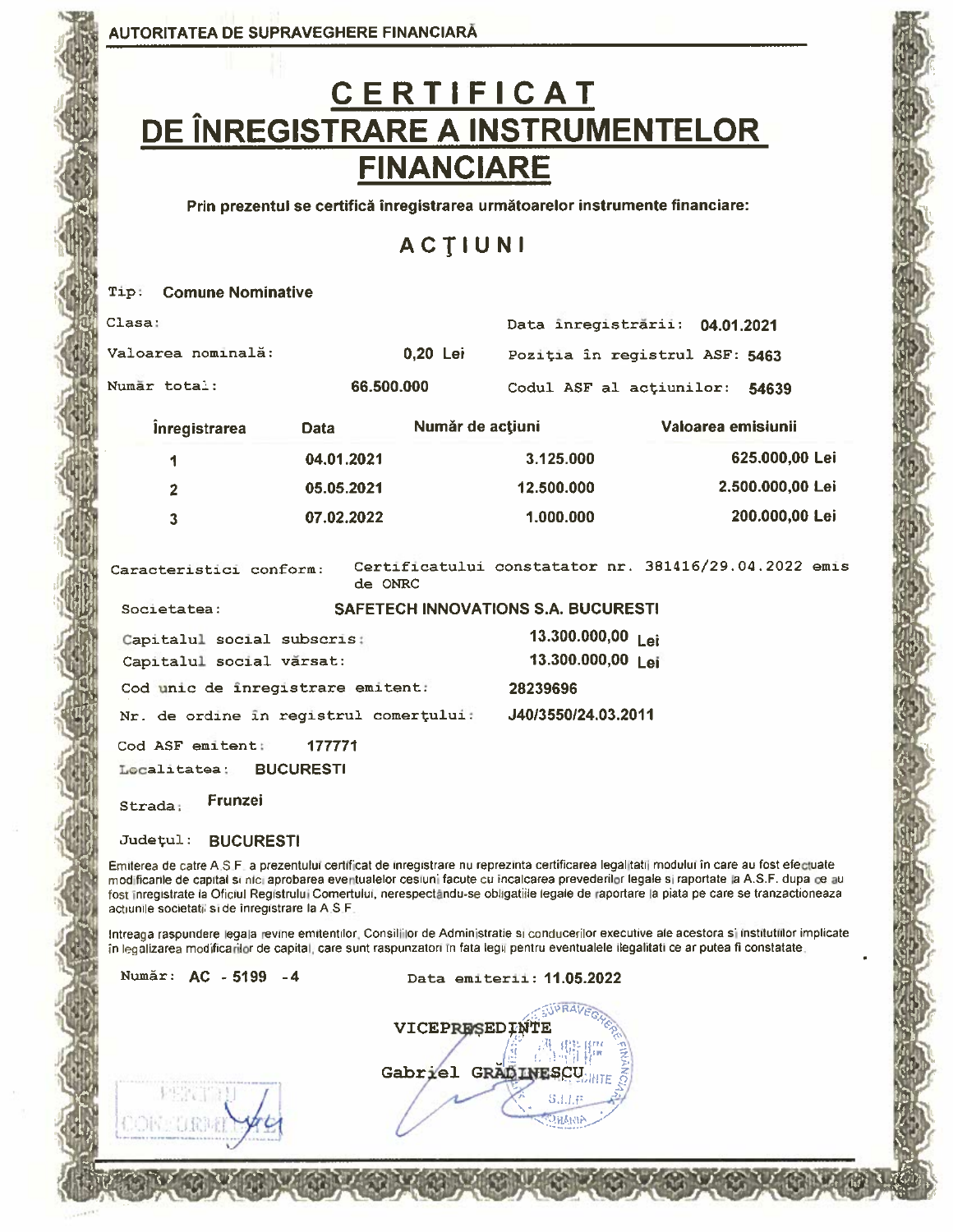FELT RU

CONFORMER

# C E R T I F I C A T<br>DE ÎNREGISTRARE A INSTRUMENTELOR **FINANCIARE**

Prin prezentul se certifică înregistrarea următoarelor instrumente financiare:

### ACTIUNI

| <b>Comune Nominative</b><br>Tip:                                                                                                                                                                                                                                                                                                                                                                                                                                                          |                  |                  |                                     |                                                      |
|-------------------------------------------------------------------------------------------------------------------------------------------------------------------------------------------------------------------------------------------------------------------------------------------------------------------------------------------------------------------------------------------------------------------------------------------------------------------------------------------|------------------|------------------|-------------------------------------|------------------------------------------------------|
| Clasa:                                                                                                                                                                                                                                                                                                                                                                                                                                                                                    |                  |                  | Data înregistrării: 04.01.2021      |                                                      |
| Valoarea nominală:                                                                                                                                                                                                                                                                                                                                                                                                                                                                        |                  | 0,20 Lei         | Pozitia in reqistrul ASF: 5463      |                                                      |
| Număr total:                                                                                                                                                                                                                                                                                                                                                                                                                                                                              | 66,500,000       |                  | Codul ASF al actiunilor:            | 54639                                                |
| <i>inregistrarea</i>                                                                                                                                                                                                                                                                                                                                                                                                                                                                      | Data             | Număr de acțiuni |                                     | Valoarea emisiunii                                   |
| 4                                                                                                                                                                                                                                                                                                                                                                                                                                                                                         | 29.04.2022       |                  | 49.875.000                          | 9.975.000,00 Lei                                     |
|                                                                                                                                                                                                                                                                                                                                                                                                                                                                                           | <b>TOTAL:</b>    |                  | 66,500,000                          | 13.300.000,00 Lei                                    |
| Caracteristici conform:                                                                                                                                                                                                                                                                                                                                                                                                                                                                   | de ONRC          |                  |                                     | Certificatului constatator nr. 381416/29.04.2022 emi |
| Societatea:                                                                                                                                                                                                                                                                                                                                                                                                                                                                               |                  |                  | SAFETECH INNOVATIONS S.A. BUCURESTI |                                                      |
| Capitalul social subscris:                                                                                                                                                                                                                                                                                                                                                                                                                                                                |                  |                  | 13.300.000,00 Lei                   |                                                      |
| Capitalul social vărsat:                                                                                                                                                                                                                                                                                                                                                                                                                                                                  |                  |                  | 13.300.000,00 Lei                   |                                                      |
| Cod unic de inregistrare emitent:                                                                                                                                                                                                                                                                                                                                                                                                                                                         |                  |                  | 28239696                            |                                                      |
| Nr. de ordine în registrul comerțului:                                                                                                                                                                                                                                                                                                                                                                                                                                                    |                  |                  | J40/3550/24.03.2011                 |                                                      |
| Cod ASF emitent:                                                                                                                                                                                                                                                                                                                                                                                                                                                                          | 177771           |                  |                                     |                                                      |
| Localitatea:                                                                                                                                                                                                                                                                                                                                                                                                                                                                              | <b>BUCURESTI</b> |                  |                                     |                                                      |
| Frunzei<br>Strada:                                                                                                                                                                                                                                                                                                                                                                                                                                                                        |                  |                  |                                     |                                                      |
|                                                                                                                                                                                                                                                                                                                                                                                                                                                                                           |                  |                  |                                     |                                                      |
| Județul:<br><b>BUCURESTI</b>                                                                                                                                                                                                                                                                                                                                                                                                                                                              |                  |                  |                                     |                                                      |
| Emiterea de catre A.S.F. a prezentului certificat de inregistrare nu reprezinta certificarea legalitatii modului în care au fost efectuate<br>modificarile de capital si nici aprobarea eventualelor cesiuni facute cu încalcarea prevederilor legale si raportate la A.S.F. dupa ce au<br>fost înregistrate la Oficiul Registrului Comertului, nerespectându-se obligatiile legale de raportare la plata pe care se tranzactioneaza<br>actiunile societatii si de inregistrare la A.S.F. |                  |                  |                                     |                                                      |
| Intreaga raspundere legala revine emitentilor. Consiliilor de Administratie si conducerilor executive ale acestora si institutiilor implicat<br>In legalizarea modificarilor de capital, care sunt raspunzatori in fata legii pentru eventualele ilegalitati ce ar putea fi constatate.                                                                                                                                                                                                   |                  |                  |                                     |                                                      |
| Număr: AC - 5199 - 4                                                                                                                                                                                                                                                                                                                                                                                                                                                                      |                  |                  | Data emiterii: 11.05.2022           |                                                      |
|                                                                                                                                                                                                                                                                                                                                                                                                                                                                                           |                  |                  | VICEPRESEDINTE                      |                                                      |

|                                                                                                                                                                                                                                                                                                                                                                                                                                                                                                                                                                                                                            | <b>RAVEGL</b>                |
|----------------------------------------------------------------------------------------------------------------------------------------------------------------------------------------------------------------------------------------------------------------------------------------------------------------------------------------------------------------------------------------------------------------------------------------------------------------------------------------------------------------------------------------------------------------------------------------------------------------------------|------------------------------|
| $\texttt{VICEPRESEDINTE} \textcolor{red}{\diamond}^{\textcolor{red}{\diamond}^{\textcolor{blue}{\diamond}^{\textcolor{blue}{\diamond}^{\textcolor{blue}{\diamond}^{\textcolor{blue}{\diamond}^{\textcolor{blue}{\diamond}^{\textcolor{blue}{\diamond}^{\textcolor{blue}{\diamond}^{\textcolor{blue}{\diamond}^{\textcolor{blue}{\diamond}^{\textcolor{blue}{\diamond}^{\textcolor{blue}{\diamond}^{\textcolor{blue}{\diamond}^{\textcolor{blue}{\diamond}^{\textcolor{blue}{\diamond}^{\textcolor{blue}{\diamond}^{\textcolor{blue}{\diamond}^{\textcolor{blue}{\diamond}^{\textcolor{blue}{\diamond}^{\textcolor{blue}{\$ |                              |
|                                                                                                                                                                                                                                                                                                                                                                                                                                                                                                                                                                                                                            | ķст                          |
|                                                                                                                                                                                                                                                                                                                                                                                                                                                                                                                                                                                                                            | Gabriel GRADINESCUPRESEDINTE |
|                                                                                                                                                                                                                                                                                                                                                                                                                                                                                                                                                                                                                            |                              |